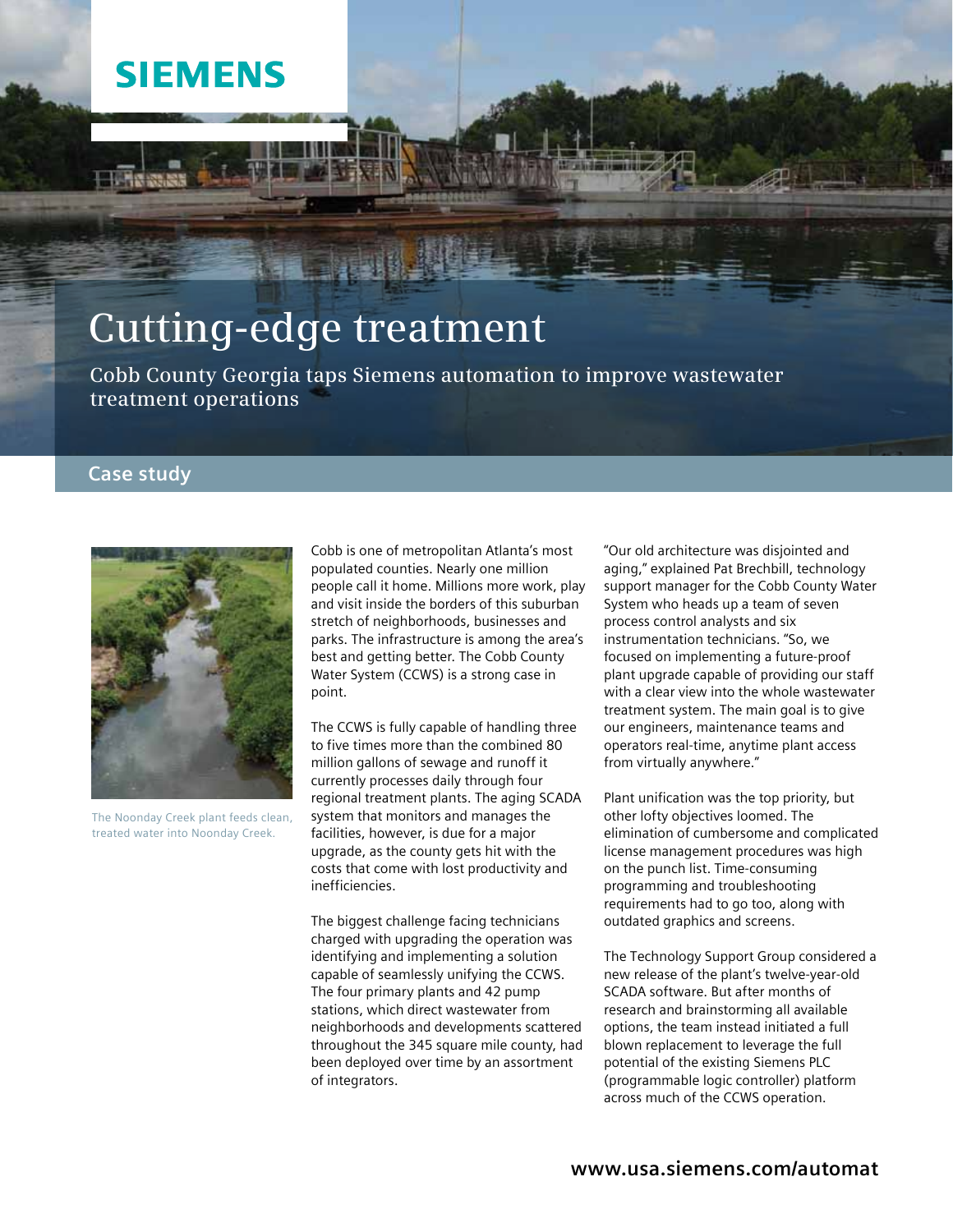



Noonday Creek plant entrance in the interval of the iQuest's Bob Meads, Lou Kennebeck and Tim Alderman can check out the status of the Noonday Creek plant from virtually anywhere using Web Navigator

With a Siemens PLC platform already in place throughout the system, the Technology Support Group opted to standardize the upgrade on the Siemens S7-300 and S7-400 series of PLCs. "The synchronization of our PLC and SCADA software platforms was critical. We had to implement a system we knew would grow and expand together," said Brechbill, who ultimately decided to replace the old SCADA with Siemens' web-based WinCC solution.

#### **Unleashing the plant's full potential**

"The S7 series is an extremely powerful PLC platform, fully capable of communicating with different network layers simultaneously. Most integration software can't do that," Brechbill detailed. "By marrying the Siemens PLC with the WinCC SCADA, we can get the most from our architecture and our plant far into the future."

Once the system-wide upgrade is complete in late 2012, all the plants and pump stations will be operating on WinCC and accessible through online portals using Web Navigator. "We want to ensure that everyone who's authorized to operate and maintain the facilities can easily and quickly get as much information and feedback from the plant as possible, but in a safe, secure and authorized manner" said Brechbill. "WinCC and Web Navigator put the whole system at their fingertips. That plant-wide view just wasn't possible before with our limited SCADA."

Using built-in plant viewing stations or even laptops at home or on the road, operators, maintenance and engineering crews can see the entire CCWS or drill down to the device level in any facility to monitor, program or troubleshoot. "We can utilize Web Navigator for web access to anything in the HMI," noted Bob Meads, president of iQuest, a preferred Siemens solutions integrator.

"Before, we had to use a dedicated desktop unit and a limited license pool to manually access the plant," Brechbill explained. "Our new web-based SCADA enables portable licensing that allows us to log on at the plant or anywhere, use an online license to see the plant, make the changes and log off," Brechbill explained. "That's a powerful solution that is saving us money and time and opens the door to tremendous capabilities we didn't have before."

Prior to the upgrade, when a maintenance technician signed on for a license to check a particular plant, "the operator had to be hands off during the troubleshoot effort," explained Meads. "That often meant operators went an hour or more without a view into the plant, while they waited for the manual license to return to the pool," Meads added.

The new plant architecture was planned from the outset of the project. "We sat down with Siemens and some of their trusted solutions consultants to make sure we set a sound foundation for the long haul," said Brechbill. "The WinCC SCADA platform unleashes the full potential of the Cobb County Water System," explained Meads. "Operators, engineers and maintenance teams at the Noonday Creek plant are already reaping the benefits of automated maintenance and management tools," he noted.

Changing a pop up screen in the old system, for example, required the programmer to go to every pop up to make the alteration. "Now our pop ups are global, so we make the change to one pop up and every identical screen is updated automatically," Brechbill explained. "That's a huge time and cost savings. What used to take four hours or more is done in five minutes."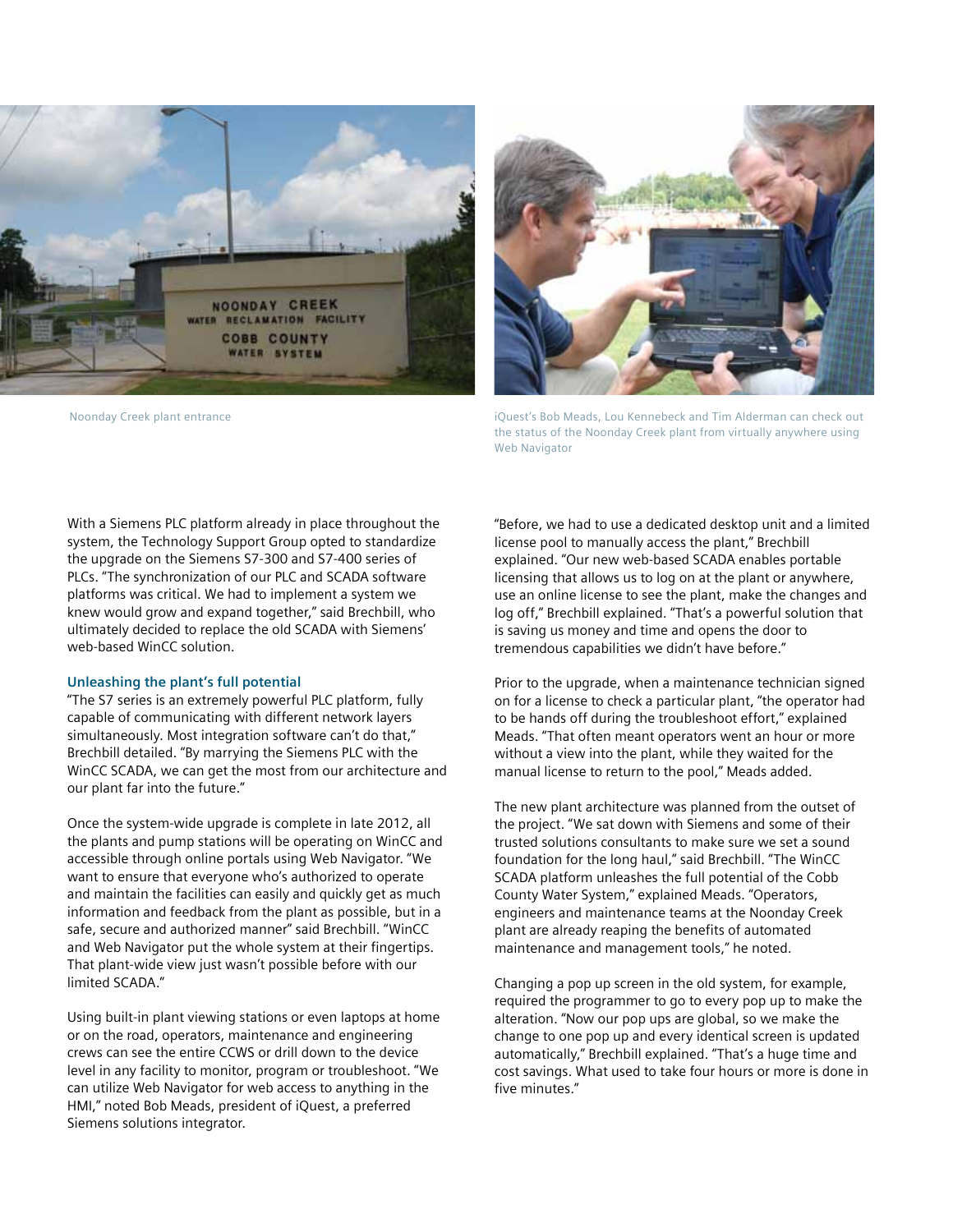

The CCWS technical team of Tim Alderman, Dan Machado, Walt Rittenhouse, Pat Brechbill and Lou Kennebeck rely on Siemens WinCC



Process control analyst Walt Rittenhouse gets a bird's eye view of the Noonday Creek plant with WinCC

"Because plants like CCWS feature objects and processes that require redundant programming and setup, Siemens and iQuest have helped us globalize everything we can possibly globalize," said Brechbill. "The biggest benefit is far more productive plant maintenance and management," he added. "WinCC enables integrators to automate configuration," noted Meads.

#### **Building on success**

iQuest managed the first plant upgrade at the Noonday Creek facility in Kennesaw, Georgia, creating a model for the technology refresh at Cobb's other three treatment plants. "Because we've standardized on the Siemens PLC and WinCC SCADA, Cobb County can reuse all the screens and templates created for the Noonday plant in upgrades at the other system facilities," said Meads. The South Cobb plant in the Austell community is nearing completion, the Northwest treatment site in the town of Acworth is on deck and the Sutton plant in Smyrna will be revamped by December 2012. None of the plants will shut down during the high tech renovation.

"The S7 PLC series design allows us to implement WinCC in parallel with our old SCADA system," explained Brechbill. "As a result, we could beta test WinCC while running the old SCADA at Noonday. Once testing is completed at each plant, the migration to WinCC will be seamless and simple."

The CCWS hit a wall with its aging SCADA system and couldn't build on the investment made years ago. "Now we're positioning ourselves to take advantage of Siemens' TIA (Totally Integrated Automation) platform. That will enable our operations staff to easily integrate and leverage new technologies and applications in the future," said Brechbill, who envisions plant access on smart phone and handheld devices fast approaching. "The more portable and flexible the

access, the more our teams will know what's going on across the plant," he noted.

One of the mission-critical strengths of the Siemens S7 series PLC is its networking capabilities and design to communicate simultaneously with multiple servers. While other software packages, including Cobb's old SCADA system, rely on a failover platform with a primary server, the Siemens PLC and SCADA platform delivers the same data at the same time to every server. "Network glitches used to cost our maintenance crews a lot of time, as they would have to remote in and manually publish data to the servers. We don't have to do that anymore," said Brechbill.

The Technology Support Group is rebuilding the networking infrastructure of the CCWS in part based on the innovative work done at Orlando's Iron Bridge wastewater treatment plant. He and his core team toured the facility that underwent its own system-wide Siemens upgrade built on the WinCC and S7 PLC platforms.

#### **Self-sufficient solution**

When Pat Brechbill first joined the Cobb County Water System as a programmer five years ago, he was new to Siemens PLCs. "I quickly realized how powerful the Siemens PLC platform truly is and how it enables you to innovate on the architecture side," Brechbill said of his introduction to Siemens.

Now that the Noonday Creek plant upgrade is complete and the learning curve is a thing of the past, operators and support teams "are more confident than ever in their plant management capabilities," said Brechbill. "Now that we've got the exposure of two upgrades under our belt and a real comfort level with the intuitive SCADA software, our plan is to be self sufficient with the next two plant upgrades and ongoing management," he noted.